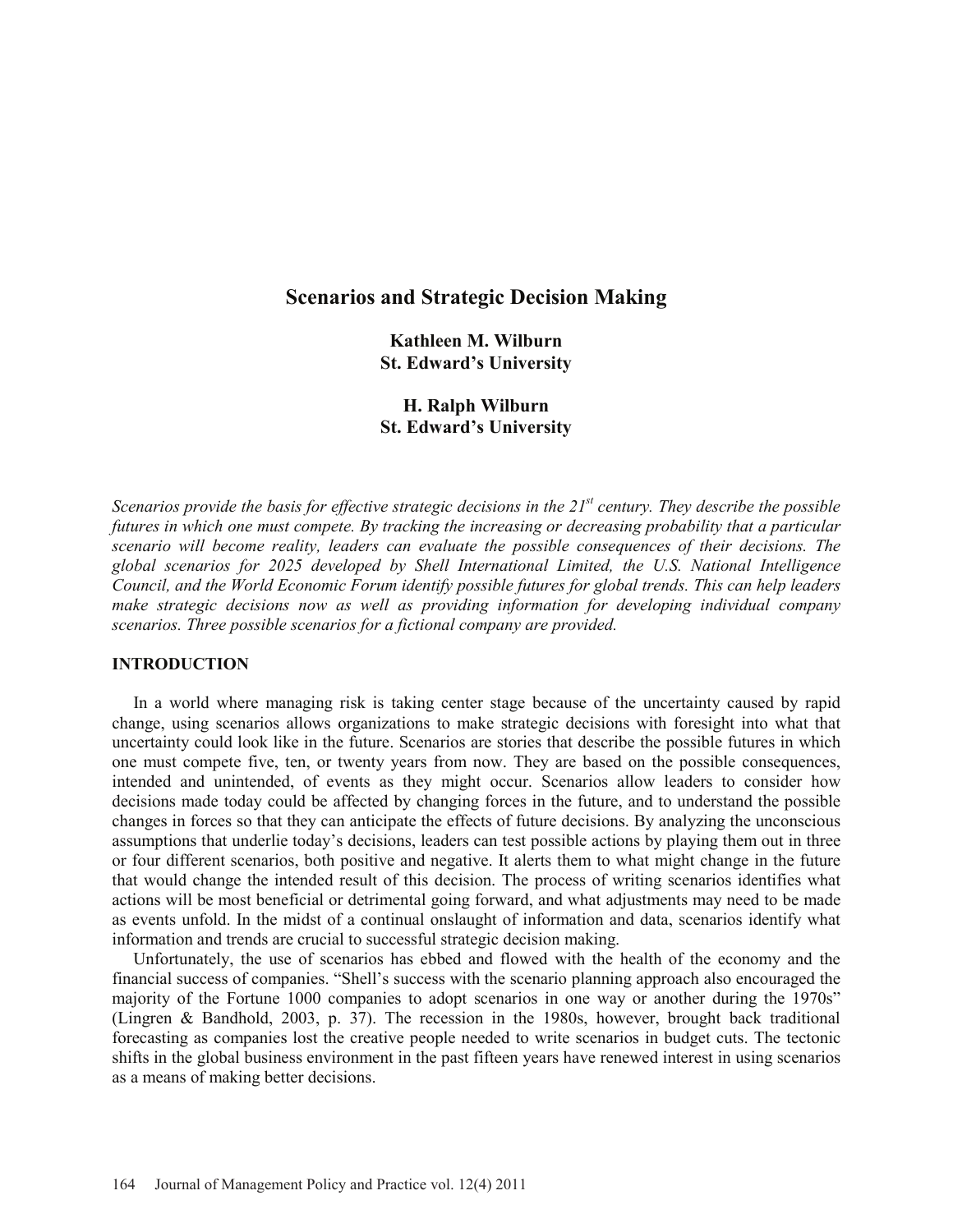Use of scenario planning rose following the 2001 attacks, to about 70% of executives surveyed by consultants Bain & Co. in 2002, up from 30% in 1999. Since then, Bain's surveys have found fewer executives using the tool, though the consulting firm expects heightened interest this year, because of the recession.

 "It's sort of like flood insurance," says Michael Raynor, a corporate-strategy expert at Deloitte Consulting LLP. "Everybody runs out and buys flood insurance the year after the flood." (Tuna, 2009, para. 5)

 A 2008 McKinsey Global survey revealed that business executives see scenario planning as an important strategy in succeeding in a global environment where information comes from all sides and where sudden changes in global forces can have catastrophic consequences.

Almost 70 percent of the executives agree that global trends have become more or much more important to corporate strategy over the past five years…A wide difference exists between assigning importance to trends and taking active steps to address them (something we also found in previous surveys). For example, while around 75 percent of the responders say that a faster pace of technological innovation and the increasing availability of knowledge will have an impact—positive or negative—on their companies' profits, just over 50% have done something about either of those two trends. ("How Companies Act," 2008, p. 4)

A 2010 McKinsey report said that more executives are acting on key global forces today. Three fourths of the executives surveyed said that they were addressing the shift from developed-market countries to emerging-market countries, two-thirds said they were addressing the connectedness of the global economy, and one-half said they were addressing the collision between rising demand for resources and constrained supplies (Bisson, Stephenson, & Viguerie, 2010).

 One only has to review the recent economic chaos to realize how useful a scenario that detailed such a downturn would have been for individuals, individual companies, governments, and global corporations. The negative scenario would have detailed the environment in which one would need to act, and would have allowed consideration of possible decisions proactively instead of reactively. Having that scenario would have identified signposts that could have been tracked to see if the probability of certain events happening was increasing. Once a threshold was reached, a contingency plan could have been implemented. For individuals, the purchase of a house or car could have been delayed; for businesses, the new hires or new office space could have been delayed; for governments, different actions could have been analyzed; for global corporations, new ventures could have been halted. As it was, few people knew what to look for in the myriad of available data, and even when it became obvious that the economy was souring, few had a plan to implement to minimize its negative effects.

 Unfortunately, that same McKinsey survey revealed that most executives did not act on any of the trends they thought might be important. When responders did act, the survey found that "few companies seem to be capturing all the opportunities or addressing all the risks presented by the trends on which they act" ("How Companies Act," 2008, p. 5). If companies had had scenarios that identified forces that they knew directly affected their operations, they would have known what trends to track. This would have allowed risk management to be based on data showing increased probabilities of events taking place. Scenario planning is an increasing important arrow in the quiver of developing strategy as the speed of change creates situations that are unpredictable and have no precedent.

 One company, JDS Uniphase Corp, a company that designs and produces optical communication instruments, was ready for the downturn. It began scenario planning in 2004; each spring, executives consider three potential sales scenarios. In 2008, a worst case scenario allowed the company to be proactive in responding to what appeared to be an economic downturn. Revenue was up by mid-year,

But Mr. Vellequette says he was concerned by salespeople saying customers had turned cautious…More tangible signs of trouble emerged in the quarter ended Sept. 27, when JDS shipped more orders than it booked…In October, the company announced it would kill some products, combine two of its four segments, shift more manufacturing to contractors, and shut three factories along with seven research-and-development sites, eliminating 400 jobs…In the quarter ended Dec. 27, revenue fell for the first time in the downturn, by 11%, to \$357 million. In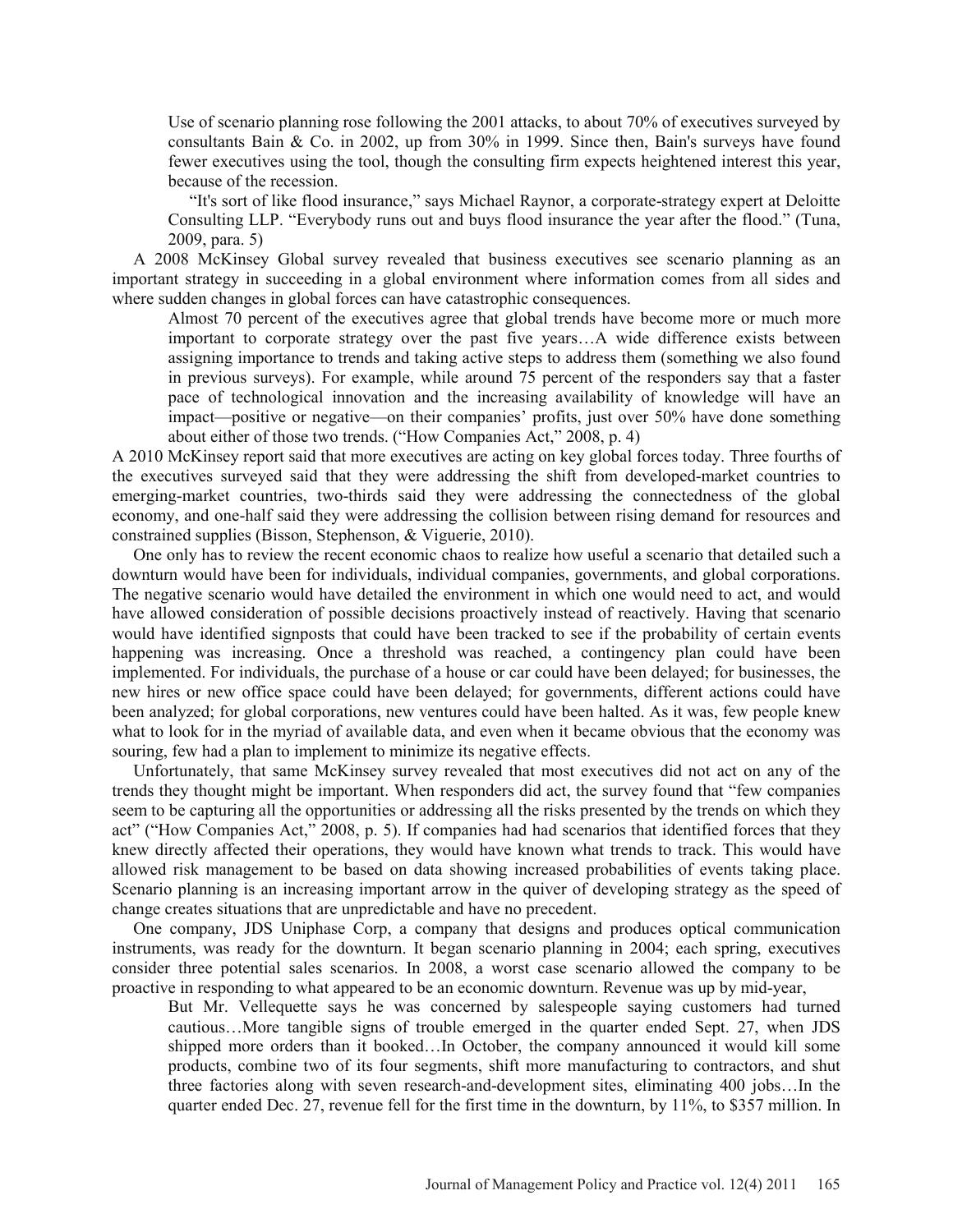January, the company said it would shut operations for one week each quarter, suspend its matching contribution to employee 401(k) plans, and require senior managers to take extra unpaid days off. In February, JDS said it would sell a factory in China and shift more U.S. production to contract manufacturers.

In all, the moves cut roughly one-third of JDS's 6,700 employees and reduced annual operating expenses by \$120 million. The company continued to generate cash, despite a projected 15% decline in revenue in the fiscal year ended June 27.

Mr. Vellequette says JDS executives are now using scenario planning to plot potential responses to a business upturn. (Tuna, 2009, para. 9)

 Paul J. H. Schoemaker, research director of the Wharton School's Innovation, cited another example of successful strategic decision-making based on scenarios involved a large global industrial goods company created scenarios in 2008; one of the scenarios dealt with possible outcomes of the 2009 election in Iran. When chaos erupted after the election, executives already had thought through how they might respond in the scenarios.

The impact on decision-making represents a perfect illustration of how so-called scenario planning techniques can be used to help managers navigate in complex and uncertain environments…Pulling out the notes from these discussions, they already knew their options and had a view on how they would like to respond. In many ways, they were prepared—and already one-step ahead of some other companies. ("Eyes wide open," 2009, para. 2)

 Schoemaker sees companies responding to the chaos of the future in three ways. In the first, no longterm decisions are made and the company is in a holding pattern until the skies clear. In the second, the company bets on a favorable future that it likes, which allows it to act, but the action may be disastrous if the future is not the envisioned one. In the third, a company identifies what can be known and what cannot be known and uses it

…as a basis for exploring many possible futures -- in other words, developing scenarios rather than predictions. This approach differs from the first two primarily in that it is a much more open mindset, with a focus on agility and options. Yet it also is in many ways the most challenging to adopt. "It takes courage to admit our collective ignorance," Schoemaker says, "because it conflicts with our common notion of leadership, which prizes omniscience. However, our world is too complex for the heroic leadership of the past where a great leader rides up on a white horse and points the way to the future. A better approach now is to embrace uncertainty and examine it in detail to discover where the hidden opportunities lurk." ("Eyes wide open," 2009, para. 2)

 Scenarios as a strategy were first used for military planning after WWII. Military planners imagined what the enemy might be able to do in the future and planned contingencies to counter it. Hermann Kahn developed a model to think about the future as part of his work in military strategy at RAND Corporation and was responsible for first using the word "scenario," which was a Hollywood term for the script for a movie (Lingren & Bandhold, 2003). Today, the military's scenarios are used to develop electronic simulations where planners are presented with a changing landscape and understand from making decisions in "real time" crises the value of being able to think through possible responses before they happen.

 A scenario is a narrative about the future describing a coherent, plausible, and challenging picture of the confluence of patterns, environmental forces, and players. Scenarios have a value by creating a few distinctive patterns of the future that are likely to have substantively different effects on strategic decisions (Wells, 1998, p. 104).

 In this paper, the authors first present an overview of the global scenarios for 2025 developed by Shell International Limited, the U.S. National Intelligence Council, and the World Economic Forum that can be used by any company to identify global trends that can be the basis for developing company scenarios. They then describe the criteria for effective scenarios and provide three scenarios for a fictional company that illustrate how scenarios are developed.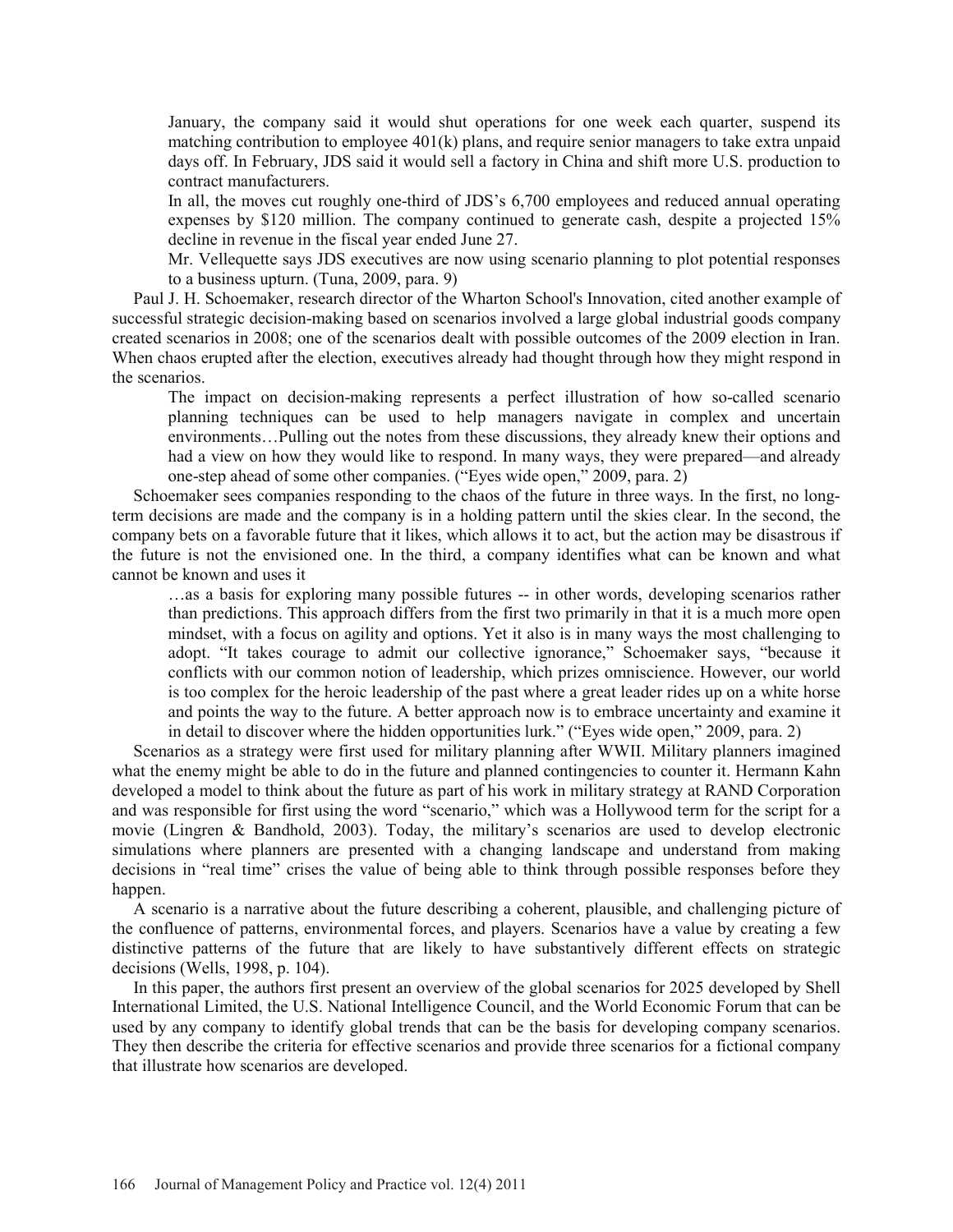### **EXISTING GLOBAL SCENARIOS**

 Using existing global scenarios can allow companies to use the research of organizations that have been writing global scenarios for many years. Leaders can identify what forces are most important to their success in the present and in the future and consult these scenarios to discover what the authors are considering might happen.

#### **Shell International**

 Shell International's use of scenarios started 50 years ago when Pierre Wack and his planning team considered what might happen to the price of oil after the 1967 Arab-Israeli war. The price of oil had been stable since the end of World War II, but the team realized that if the oil producing countries formed a consortium, they could control prices. Wack wrote a scenario describing in detail the energy crisis that would engulf the world if prices and production were thus controlled. It was a frightening enough scenario that the company developed a contingency plan that would move it from heavy fuels, which could be replaced by coal and nuclear power to light fuels like gasoline, and would include investing in refining plants that could make lighter fuels. This led to tracking what was happening in the oil producing countries. When the Organization of Petroleum Exporting Countries (OPEC) retaliated at the West for supporting Israel by consolidating its power over the oil market, Royal/Dutch Shell, as it was known at the time, was prepared. The Yom Kippur War happened in fall of 1973, an oil shortage followed, and prices soared, and Shell moved from  $7<sup>th</sup>$  to  $3<sup>rd</sup>$  in global oil company rankings (Schwartz, 1991).

 In 1983, Royal Dutch/Shell also used scenarios to determine if it should develop its gas field in the North Sea. The scenario planning team realized that what happened to the USSR would affect the profitability of the field since the customers would be European countries. If something happened to change the direction of Russia's government and end the Cold War, the caps on European countries' purchases of oil and gas from Russia, which had the world's 2<sup>nd</sup> largest reserves of natural gas, would be lifted. Royal Dutch/Shell researched the current state of Russia and determined that Russia's labor force and birthrate were declining as a result of a generation of men being killed in World War II, its population was aging, and its productivity was declining. One scenario painted a picture of a Russia that came in from the cold; it recognized that a rapprochement with the West would require someone who could make it acceptable to the population. It began tracking key indicators of the USSR's population, economy, manufacturing, and political climate, and thus noted when its factories fell into disrepair and when a person name Mikhail Gorbachev couched his economic and political ideas as being aligned with Lenin's New Economy. Thus, Royal Dutch/Shell anticipated the fall of the Berlin Wall many months before it happened, and, since it did not know if Western companies would be invited in to help Russia develop the country's oil and gas deposits, it delayed developing the North Sea gas field. Only after it determined that Russian oil and gas would not be available in the near future, did it move forward. Its strategic decision allowed it to make its required return on investment (Schwartz, 1991).

 Royal/Dutch Shell developed scenarios in 1992, 1995, and 1998 that "all featured a market-centric world (New Frontiers, People Power, and Just Do It!) as well as an alternative world giving more room to social and community aspirations" (Shell International Limited, 2005, p. 9). Its 2001 Global Scenarios were named *Business Class* and *Prism*. *Business Class* offered a vision of a connected freedom and greater economic integration. This was a world of efficiency, opportunities, and high rewards for those who could compete and innovate successfully. Established authorities would be continually challenged and the power of nation states greatly reduced. *Prism* highlighted the "connections that matter" and "multiple modernities" reflecting the influence of "heartlands" as opposed to "connected elites." The power of cultural values and belonging was stressed (Shell International Limited, 2005, p. 9).

 In 2005, Shell International published *Global Scenarios to 2025: The Future Business Environment: Trends, Trade-offs and Choices*. It poses a "Trilemma: Triple Dilemma" by asking how (1) Efficiency, perceived as market incentives, (2) Security, perceived as coercion and regulation, and (3) Social Cohesion and Justice, perceived as the force of the community, would be resolved in a future globalized world. After investigating how the idea of the State has developed in the last three hundred years, Shell's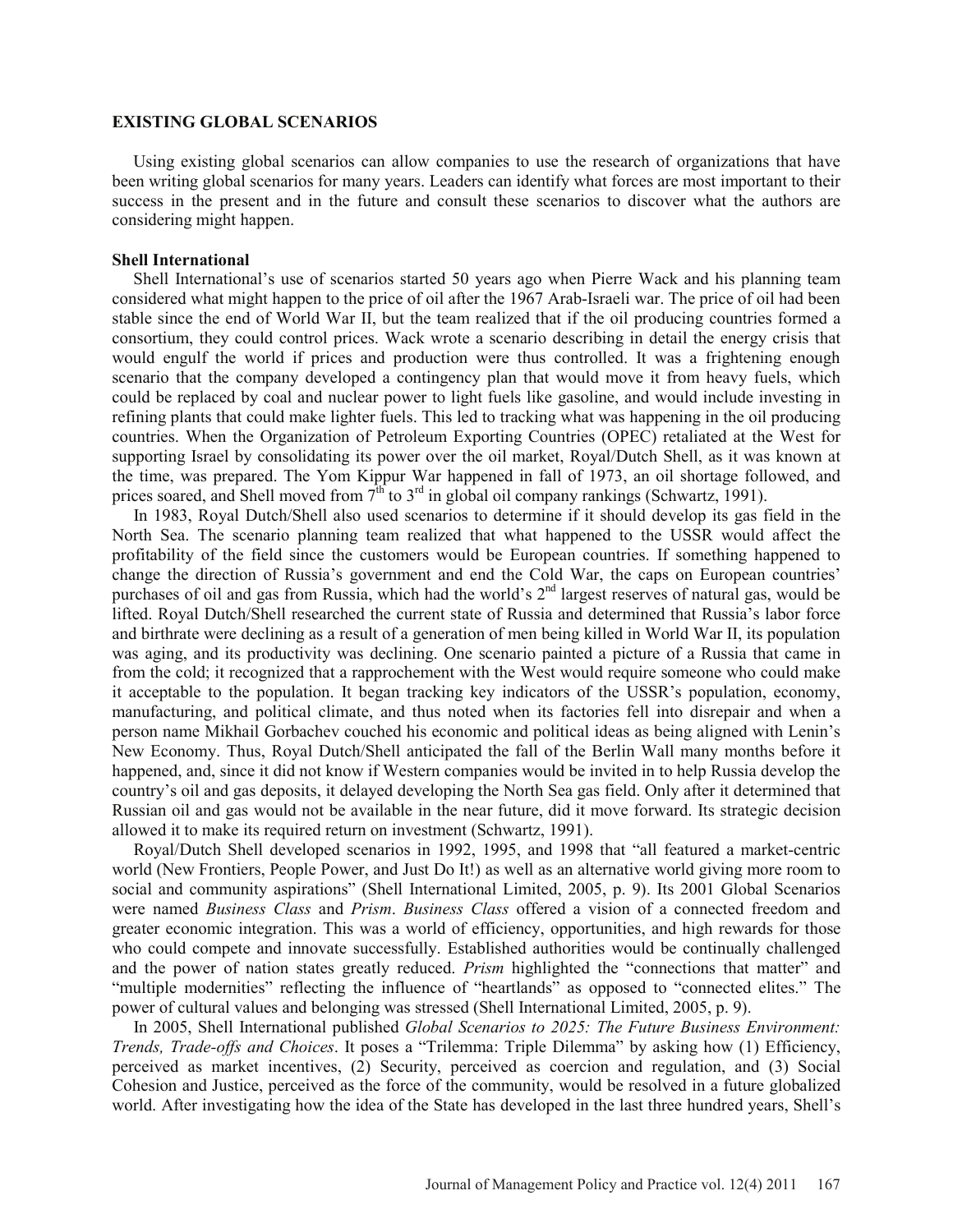scenario planning group concluded that each one had been preeminent for a time, and could have produced a utopia standing alone: Market-Centric World, State-Centric World, and Civil Society-Centric World. Since, in reality, globalization requires some measure of each, Shell's scenarios are created around a world in which two worlds are ascendant and one is not. While all societies often aspire to all three objectives, the forces display elements of mutual exclusiveness—one cannot be at the same time freer, more conformant to one's group or faith, and more coerced (Shell International Limited, 2005).

Shell's document proposes three major global scenarios in which a business may find itself in the  $21<sup>st</sup>$ century. *Low Trust Globalization: Carrots and Sticks* is based on Efficiency and Security. The state that is responsible for providing security to its citizens and promulgates rules and regulations by. Competition is regulated across country borders, and barriers to entry are high. Investors drive the economies and courts settle differences. It produces "A legalistic "prove it to me world: A world of heightened globalization and more coercive states and regulators" (Shell International Limited, 2005, p. 11).

The absence of market solutions to the crisis of security and trust, rapid regulatory change, overlapping jurisdictions and conflicting laws lead to intrusive checks and controls, encouraging short-term portfolio optimization and vertical integration. Institutional discontinuities limit crossborder economic integration. Complying with fast-evolving rules and managing complex risks are key challenges. (Shell International Limited, 2005, p. 13)

 *Open Doors: Incentives and Bridges* is based on Efficiency and Social Cohesion and Justice. In it, a high level of trust exits as good governance provides security for a civil society that values accountability for private and public sectors s. Global business thrives. It produces "A pragmatic, "know me" world: A world of heightened globalization and more cohesive societies" (Shell International Limited, 2005, p. 11).

"Built-in" security and compliance certification, mutual recognition, independent media, voluntary best-practice codes, and close links between investors and civil society encourage cross-border integration and virtual value chains. Networking skills and superior reputation management are essential. (Shell International Limited, 2005, p. 13)

 *Flags: Nations & Causes* is based on Social Cohesion and Justice and Security. In it, national security and sovereignty rule, as people wall themselves off from other cultures and countries. The citizenry value self-sufficiency and local communities, not global integration. It produces "A dogmatic, "follow me" world: A world in which values are affirmed in a more dogmatic, zero-sum game manner, and in which states try to rally divided societies around the flag" (Shell International Limited, 2005, p. 11).

Zero-sum games, dogmatic approaches, regulatory fragmentation, and national preferences, conflicts over values and religion give insiders an advantage and put a brake on globalisation. Gated communities, patronage and national standards exacerbate fragmentation, and call for careful country-risk management. (Shell International Limited, 2005, p. 13)

 Shell considers global security, civil society, governments, corporate governance, markets, climate change, biodiversity, renewable energy, in its forces for all three scenarios, and specifically focuses on China, India, Africa, the Middle East, as well as the United States, Europe, and Japan, in its consideration of how each would look in each of the scenarios with a section on patterns of economic growth in each of the scenarios. Thus, a global company could use the scenarios and the data they present to make strategic decisions about its own future: the countries with which it might successfully trade or locate, the products or services needed by developed and developing countries, as well the governmental issues it might encounter.

 These scenarios drew from research previously reported in *Global Trends 2010* released in 1997, and *Global Trends 2015* released in 2000. All three are testaments to the fact that scenarios cannot predict the future, but they certainly are based on research that can tell leaders what to watch for on the horizon. They can be used by organizations as the basis for their own strategic thinking.

 Shell International also recently published two energy scenarios; one is called *Scramble* in which "policymakers pay little attention to more efficient energy use until supplies are tight. Likewise, greenhouse gas emissions are not seriously addressed until there are major climate shocks" (Shell Energy Scenarios to 2050, 2009, p. 4). The other is called *Blueprints* in which "growing local actions begin to address the challenges of economic development, energy security and environmental pollution. A price is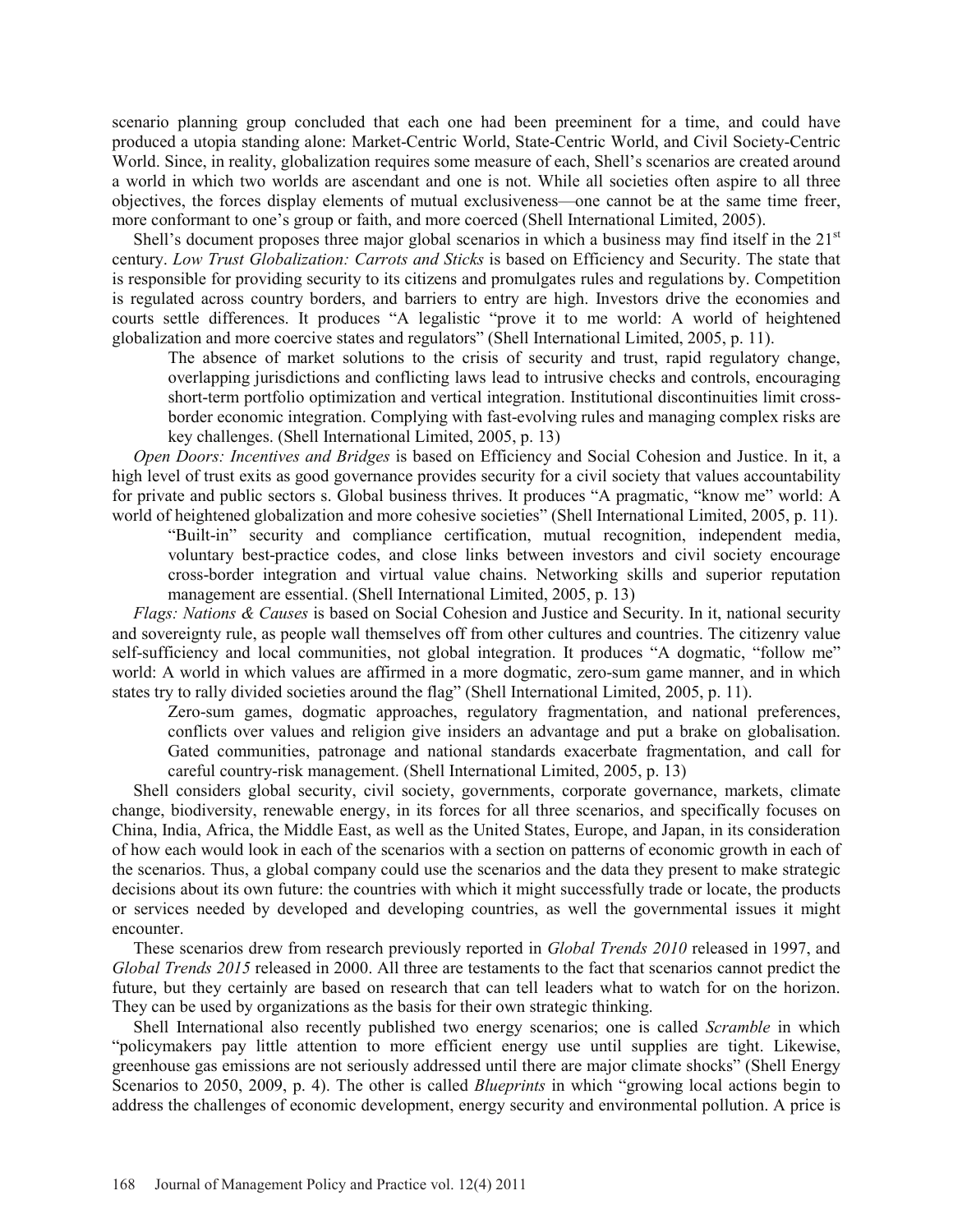applied to a critical mass of emissions giving a huge stimulus to the development of clean energy technologies…" (Shell Energy Scenarios to 2050, 2009, p. 4).

### **National Intelligence Council**

 The U.S. National Intelligence Council (NIC) began publishing global scenarios in 1997 when it published *Global Trends 2010*. In 2000, it published *Global Trends 2015: A Dialogue about the Future with Nongovernment Experts*. In 2004, it published *Global Trends: Mapping the Global Future,* which focused on 2020 and included four scenarios: *Davos World*, which focused on expansion and integration of the global economy driven by technology that did nothing to alleviate social equalities; *Pax Americana*, which focused on a lone superpower, the United States, in a world in which countries in Asia and Africa grew in economic and political power; *A New Caliphate*, which focused on democratization in a world focused on religious and tribal identity; and *Cycle of Fear*, which focused on the rising power of developing countries in light of continued terrorism and conflict.

 *Global Trends 2025: A Transformed World* was published in 2008. In its introduction C. Thomas Fingar, Chairman, National Intelligence Council, says:

By examining a small number of variables that we judge probably will have a disproportionate influence on future events and possibilities, the study seeks to help readers to recognize signposts indicating where events are headed and to identify opportunities for policy intervention to change or lock in the trajectories of specific developments. Among the messages we hope to convey are: "If you like where events seem to be headed, you may want to take timely action to preserve their positive trajectory. If you do not like where they appear to be going, you will have to develop and implement policies to change their trajectory." For example, the report's examination of the transition out of dependence on fossil fuels illustrates how different trajectories will entail different consequences for different countries. An even more important message is that leadership matters, no trends are immutable, and that timely and well-informed intervention can decrease the likelihood and severity of negative developments and increase the likelihood of positive ones. (National Intelligence Council, 2008, para. 2)

The document discusses how thinking about possible directions of global forces has changed from the document published in 2004 to this 2008 document, which reinforces the importance of tracking those forces and analyzing the effects. In this document, the authors identify changes that are relatively certain and those that are not. The relative certainties include the emergence of a mulipolar system, the continuing shift in wealth from West to East, continued economic growth that will create pressure on energy, food, and water resources, the increasing potential for conflict in the Middle East, especially if the youth unemployment is not reduced, and the continuance of the United States as a powerful, if less dominant, country. The uncertainties are around the pace of the energy shift from oil and gas, the speed of climate change and its effects, the shift of China and Russia from state capitalism to democracy, the effect of a nuclear Iran on its neighbors, and the outcomes of transformed geopolitics.

 The four scenarios are *Global Scenario I: A World Without the West*, in which the United States withdraws from Central Asia, the Shanghai Cooperation Organization becomes more important than NATO, and the lack of any stable bloc adds to instability that could threaten globalization; *Global Scenario II: October Surprise*, in which climate change causes much destruction and governments must consider drastic action, such as relocating coastal cities; *Global Scenario III: BRIC's Bust-Up*, in which conflict between China and India over access to natural resources develops into global conflict; and *Global Scenario IV: Politics is Not Always Local*, in which digital communication and growing economies creates a global environment in which nonstate groups like NGOs, businesses, and religious groups gain power.

 The publication includes a final chapter on Power-Sharing in a Multipolar World, which addresses the possible change in U.S. global leadership, the changing goals of China and Russia, as well as Europe, the Middle East, and South America, with Africa remaining poor and poorly governed, despite natural resource wealth, the possibility of a basket of currencies to replace the U.S. dollar, and the increase in cyber attacks rather than military attacks to bring down an enemy. The information in the document could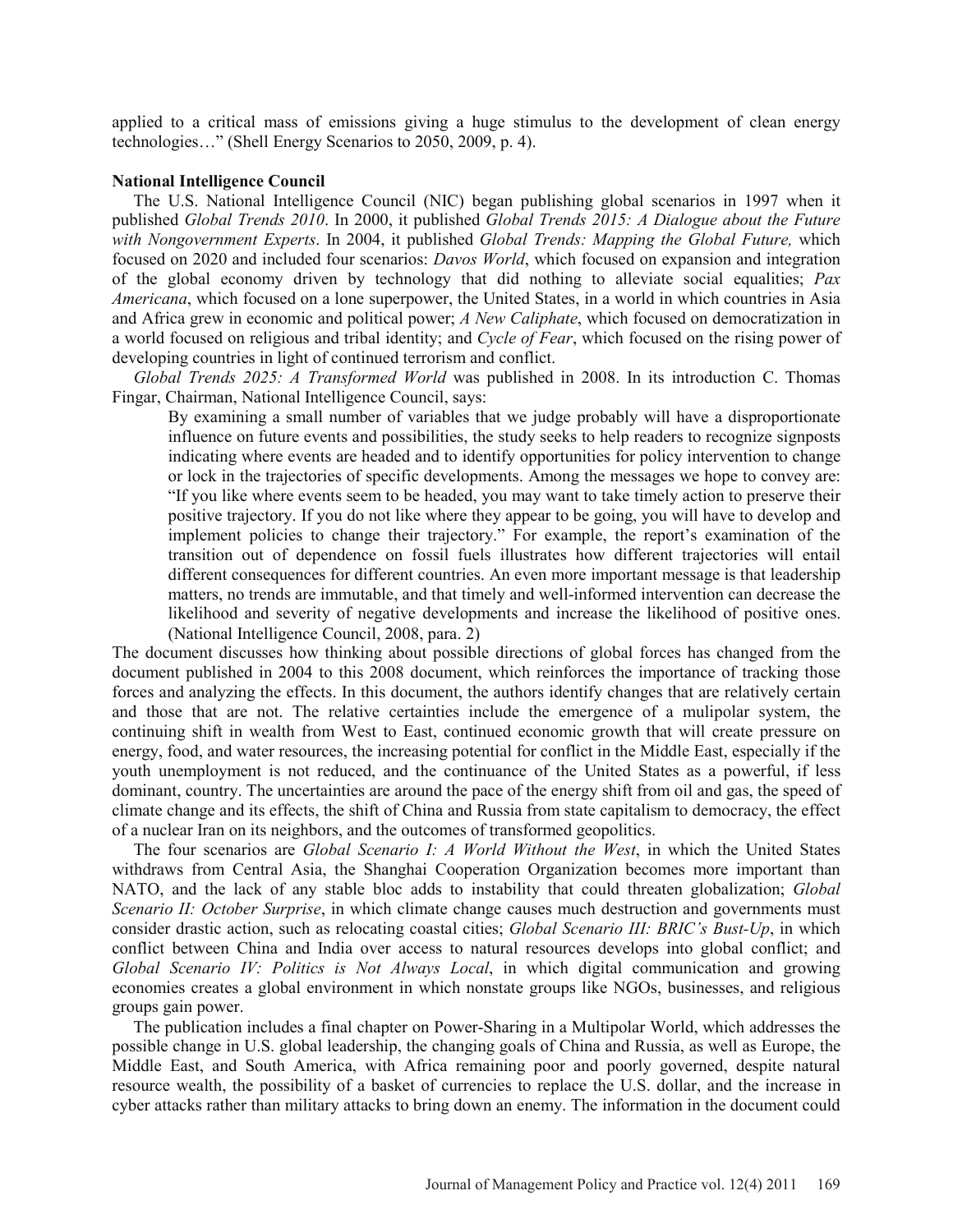be used by any company when thinking strategically about its future markets or its suppliers for manufacturing or for raw materials. It can be useful when considering where one should outsource in terms of possible increased government regulation or conflicts or financial investment risk can be.

### **The World Economic Forum**

 The World Economic Forum (2009b) has developed many scenarios that can be used by any organization. The introduction to its scenarios for the global financial system in 2025 states:

The scenario stories in this report have a very broad scope and are intended to increase our understanding of the various uncertainties regarding the future of the global financial architecture. Such high-level scenarios can provide a useful framework for posting more detail about an organization's specific external environment at the country, industry, or even product-line level. Used purposefully, scenarios can:

- enhance a strategy's robustness by indentifying and challenging underlying assumptions
- allow better strategic decisions by discovering and framing uncertainties, leading to a more informed understanding of the risks involved with substantial and irreversible commitments and promoting strong and pre-emptive corporate positioning
- improve awareness of change by shedding light on the complex interplay of underlying drivers and critical uncertainties, and enhancing sensitivity to weak and/or early signals of significant changes ahead
- increase preparedness and agility in coping with the unexpected and by making it possible to visualize possible futures and mentally rehearse responses
- facilitate collaborative action by providing different stakeholders with common languages and concepts in a non-threatening context. (World Economic Forum, 2009a, p. 77)

 Its four financial scenarios are *Financial Regionalism*, which forces companies to strategically work with three major trade and financial blocs; *Fragmented Protectionism*, in which companies face individual countries' controls and regulations; *Re-engineered Western-centrism*, which focuses on a homogenous world in which to trade that unfortunately is always one crisis behind in its regulations; and *Rebalanced Multilateralism*, in which companies compete in a world of shifting geo-economic power, but one that is open to trade.

 The World Economic Forum also has published scenarios on China, India, Russia, and the Gulf States, as well as scenarios on demographic shifts, engineering and construction, and technology and innovation. In *China and the World: Scenarios to 2025*, there are three scenarios: *Regional Ties* describes China's success at reform and overcoming historical regional enmities; *Unfulfilled Promise* describes a China that fails to enact structural reforms necessary for economic development and left the Chinese people believing the government had failed to fulfill its promises; and *New Silk Road* describes a China that has flourished economically and culturally in a peaceful integration in the global community (World Economic Forum, 2009b). *India and the World: Scenarios to 2025* also has three scenarios: *Bolly World*, in which India's initial economic success goes in reverse due to social and demographic pressures; *Atakta Bharat (India getting stuck),* in which India's ineffective leadership keeps it on the continuous verge of disaster; *Pahale India (India First),* in which India emerges as a global economic leader because its people put the needs of their community and country first (World Economic Forum, 2009c).

 Schwartz (1991), Wells (1998), De Geus (1997), Van Der Heijden (1996), and Nanus (1992), all members of Royal Dutch/Shell's scenario teams at one time or another, are careful to point out that scenarios are not predictions, but they do describe possible futures that challenge our assumptions about the present by asking "What if?" Van Der Heijden (1996) said that:

Scenario planning affects and broadens perception, thereby providing the requisite variety in mental models necessary to see and perceive the outside world beyond the traditional business models. It provides a language through which the resulting issues can be discussed in the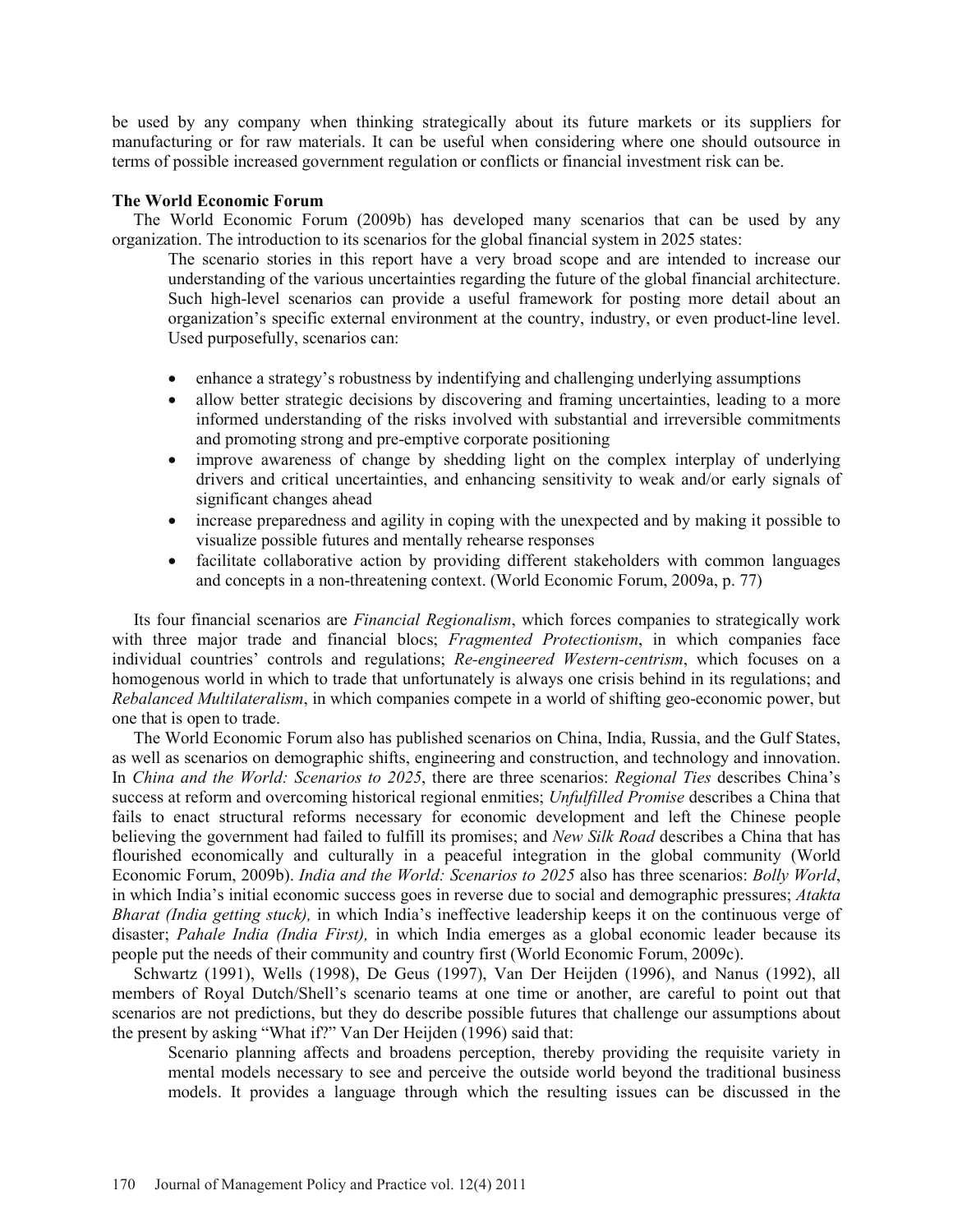organisation, new theories of action can be jointly developed and shared, and alignment of mental models can be achieved, necessary for institutional action. (p. 114)

## **RESEARCH FOR SCENARIOS**

 Whether one uses global scenarios from Shell International, the U.S. National Intelligence Council, the World Economic Forum, or others, an organization must identify which key forces are most important to it now and in the future and analyze possible futures of the forces. Some of these forces are the environment, economy, government, population, infrastructure, resources, society (culture, education), and technology. A company might identify water as a natural resource required by factories to produce its products, so it would need to analyze where water might become scarce and whether government regulation would reduce the amount allowed to manufacturing in order to provide drinking water for its citizens.

 For example, PepsiCo is focusing on using water more efficiently in its processes. In India, because almost all of the available water is used for agriculture, PepsiCo has a goal of a positive water balance, which will mean it gives back as much as it uses. However, it has also built rainwater-harvesting systems to avoid depleting the aquifers, and has taught farmers to use a direct seeding method for planting rice that does not require flooding seedlings with water (Global Reporting Initiative, 2009). A company that releases pollutants in its manufacturing process would need to monitor government regulations and the status of global warming as a result of those pollutants.

 In terms of economic forces, whether the product offered is a necessity or luxury is important, especially if growth will be in emerging or developing countries. Shell International, the U.S. National Intelligence Council, and the World Economic Forum Government discuss where the growth will probably occur and when, as well as what regions and countries might provide the stability and legal structure necessary for manufacture and sale of the product. China, with its increasing middle class that has discretionary funds, would provide customers for luxury products, while Africa would not. Population prediction is important for not only purposes of analyzing markets, but also, with the addition of education, for analyzing the future workforce if a company needs manufacturing capacity. Tax structure and the programs, such as infrastructure, that a government funds with tax money can be important. With the increased use of Internet and cell phones, government support for building communication infrastructure is essential. Delivering product to customers requires transportation networks, which require fuel, so understanding the availability of natural resources is important. The financial infrastructure is also important to the company and its suppliers and customers. A country might have cultural or social forces that would prevent introduction of luxury goods or expansion of manufacturing facilities. A company can use published scenarios, such as the ones previously presented, to identify where it might prosper and what it needs to scan for it tracking the forces.

 For example, if telephone companies had been scanning the horizon for what technology could do in the future, they might have been alerted to the first inroads of the computer industry into their market space when voice was transmitted via the Internet. Paying attention to computer technology and thinking about it as competition, such companies might have envisioned an instrument that could receive and transmit text, voice, and pictures, play recorded music, and are carried in a pocket. Had the telephone companies had scenarios and then paid attention to developments in technology, they might have reconsidered their business strategy that was based on landlines. If the music and film industries had developed scenarios, they surely would have paid attention to digitized sound and pictures, as well as the effective enforcement of copyright law in other countries that had the technology to copy music and movies. Building scenarios would have allowed those in the industry to be proactive rather than reactive about losing control over content, and a new business model could have been designed earlier.

 For the purposes of strategic decision-making, being able to track the changes in the force is essential. For example, a maker of buggy whips in the last century might have asked, "What would happen to make my product obsolete?" The answer might consider that horses would not be available for pulling buggies,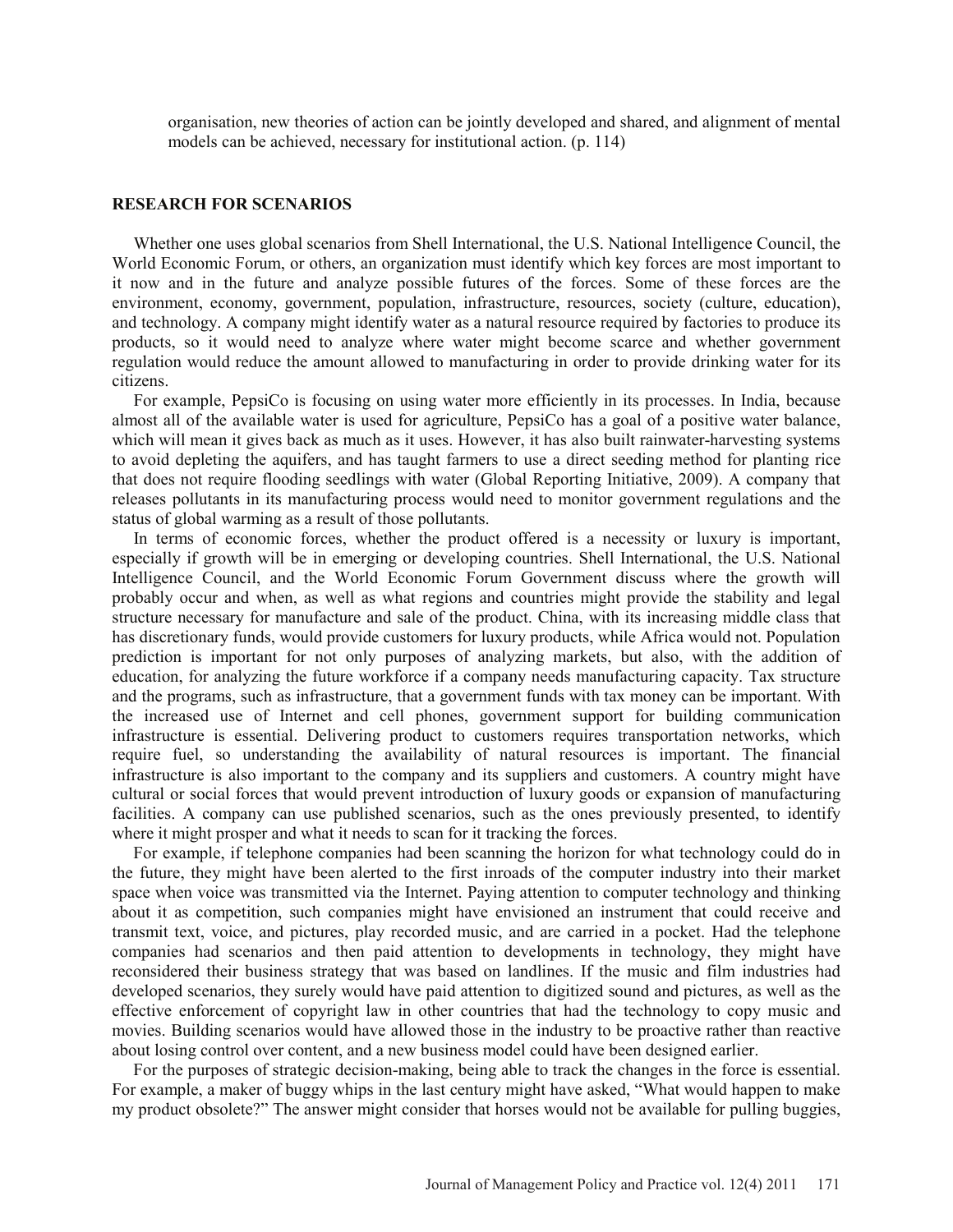or that a substitute for using animals to pull buggies to deliver people and goods would be created. The use of horses to pull buggies could stop if the economy was so poor that no one could afford to feed horses, or, worse, that people ate the horses for food. The automobile might mean the eventual demise of the market for buggy whips. However, tracking the introduction of automobiles would have shown that buggy whips would be needed in Texas long after they were obsolete in New York City.

 In another example, by tracking indicators, colleges and universities can make strategic decisions about the Internet capacity needed for students and faculty. Providing online access to library materials such as books, academic journals, and newspapers, as well as textbooks, requires strategic planning for infrastructure as well as finances. Some schools provided laptops to students without the infrastructure in residence halls to support online access, and without the necessary regulations for downloading movies and music. The allocation of budget for print books and journals would change as more of each can be accessed on line. The availability of textbooks online, for purchase or rent, creates more strategic decisions about how they are used in the classroom and how many computers are available free to students. Tracking indicators such as the number of publishers who offer electronic versions of publications and the number of students who bring traditional computers or laptops to campus rather than personal digital assistants (PDA) or cell phones can help a school make decisions about how to allocate funding, and how to plan for building changes for libraries and residence halls.

### **CRITERIA FOR SCENARIOS**

 Scenarios must be believable, internally consistent, and compelling if they are to influence strategic decision-making. Schwartz (1991) says that an effective scenario

asks people to suspend their disbelief in its stories long enough to appreciate their impact. You know that a scenario is effective when someone, pondering an issue that has been taboo or unthinkable before, says, "Yes, I can see how that might happen. And what I might do as a result." (p. 39)

Believability also requires a time horizon that allows them to be plausible. "The time horizon for scenarios must be short enough to create scenarios that are probable, but long enough for us to imagine that important changes with an impact on the future business can take place" (Lingren & Bandhold, 2003, p. 53).

 Scenarios must be compelling, vivid stories that allow the future to easily be seen in the reader's mind. There should be one or two positive scenarios and one or two negative scenarios. Status quo or businessas-usual scenarios are not useful since they rarely cause people to re-perceive their assumptions about the future. Each scenario must be memorable so that it is a filter when people are considering decisions. Each scenario must have enough detail about the steps that led up to the ending so that the person can identify the trends that must be monitored in order to support a positive scenario or derail a negative one.

 One way to do this is to give memorable names to the scenarios so that the names bring the entire story to mind. Schwartz (1991) says that one should pay a great deal of attention to naming scenarios.

Names should succeed in telegraphing the scenario logics. If the names are vivid and memorable, the scenarios will have a much better chance of making their way into the decision-making and decision-implementing process across the company. Because the name evoked such a powerful and evocative concept, Shell's "World of Internal Contradictions" (WIC) scenario survived for more than a decade as a useful tool even as the world changed. (p. 233)

 Memorable names allow the scenarios to easily become part of the strategic thinking of an organization. For example, even using the scenarios written by Shell International, the U.S. National Intelligence Council, and the World Economic Forum Government, one could imagine strategic decision makers discussing whether to outsource manufacturing to Country X by considering how Country X would fare in *Low Trust Globalization: Carrots and Sticks*, *Open Doors: Incentives and Bridges*, *Flags: Nations & Causes*, *A World Without the West*, *October Surprise*, *BRIC's Bust-Up*, *Politics is Not Always Local*, *Financial Regionalism*, *Fragmented Protectionism*, *Re-engineered Western-centrism*, or *Rebalanced Multilateralism*.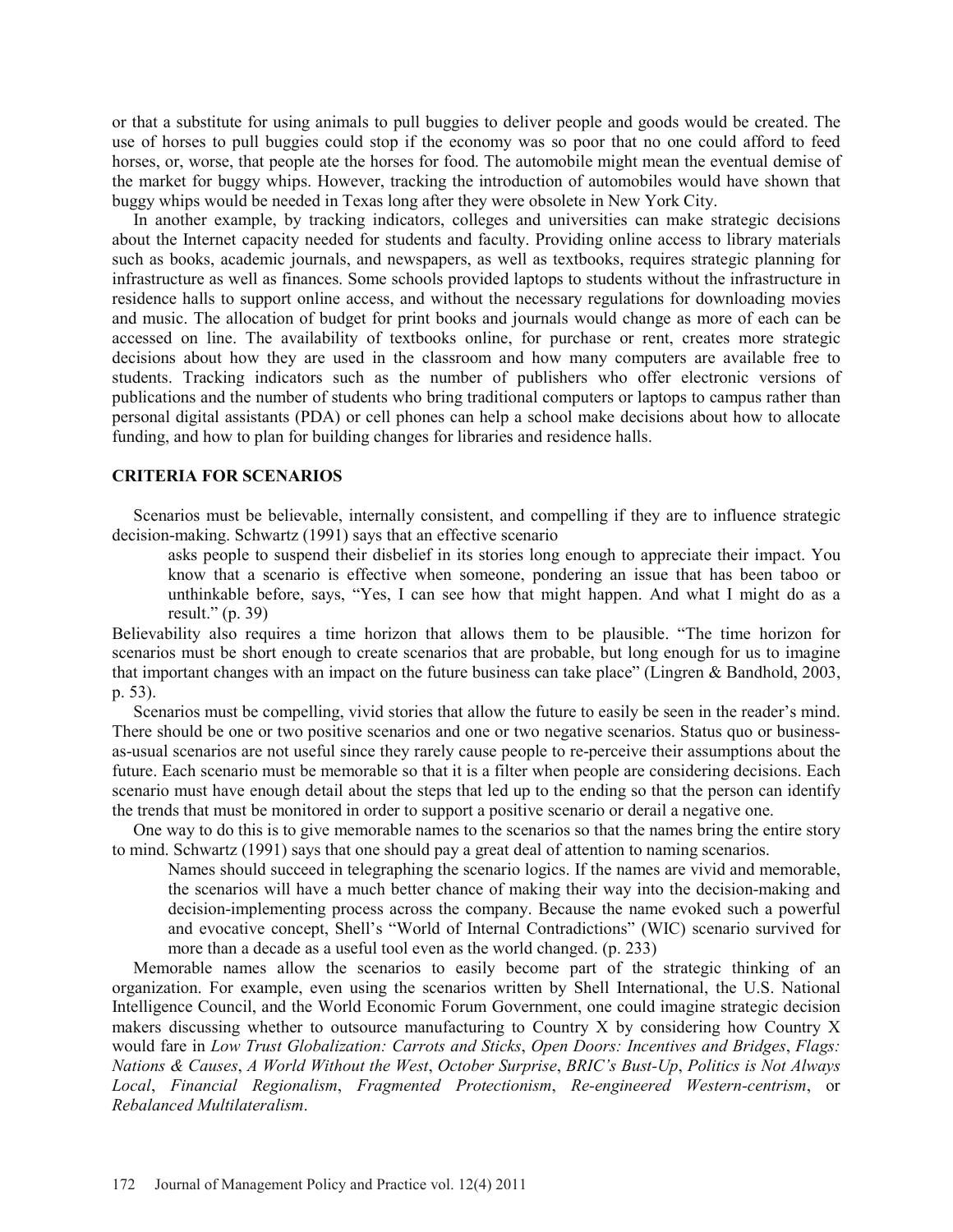Each scenario must also be internally consistent, but different enough from the others to present an alternative path and an alternative future that is significant to the organization. Each scenario must have indicators and signposts to track the probability of each particular scenario becoming reality.

We call this 'tracking', as it is a matter of tracking changes in the environment that may have an impact on the focal question. Tracking is about finding trends, drivers and uncertainties that need to be considered in the work, since they influence the future of the 'question.' (Lingren  $\&$ Bandhold, 2003, p. 56)

As the future unfolds, strategic decisions can be supported if the trends are aligned with the positive scenario or altered if the trends indicate an increase in the probability of a negative scenario occurring. A goal or project could receive a green light, even if it would not work in one of the scenarios, as long as the forces are carefully monitored to determine that the particular scenario's probability of occurring was not increasing. Much as indicators from weather satellites and radar are used to measure the probability of a tropical storm becoming a hurricane and thus make decisions about evacuations and emergency preparations, these indicators are the key sources of information that are important to the organization's future.

 For example, the government of a country in which Company A operates might have a history of taking over private enterprises. Even if the current government supports outside investment, Company A would pay particular attention to a negative scenario that described the changes that would lead to a change in government and a takeover. If indicators that support for the current government was waning or criticism of foreign companies was strengthening, Company A might begin to restrict its investments in that country. Instead of building a new factory, it might contract with a local factory. It might decrease the number of workers and managers from its own country and increase the number of local people in those positions. It might reconsider its exit strategy.

## **DEVELOPMENT OF SCENARIOS**

 For companies that wish to develop their own scenarios, convening a scenario planning team that includes people from key functions is the first step. Shell International rotates its members every two years so that members understand the processes and issues of the company. Scenarios are developed backwards. With knowledge of the current environment and the organization's business, goals, and future plans, the team members brainstorm what the organization could look like ten or twenty years from now, in terms of size, locations, products/services, customers, suppliers, assets, costs, and profits.

 The actual scenario starts with that particular year in the future and describes that future vision. Then the team maps how the organization moved from the present to that future, including how it responded to negative and positive changes in the forces important to its success. In this respect, developing scenarios is like the drama that Schwartz (1991) describes. One accepts the end as reality and does not consider that this or that could not happen, only how it happened. The changes in the forces naturally would lead to that end. Working backward from the future of the scenario to the present, the team creates a narrative that describes the changes in certain forces and how the organization responded to those changes. It describes intended and unintended consequences and identifies points at which the organization made a strategic decision that took advantage of a change or regrouped to avoid the negative impact of a change. The scenario allows the organization and its members to see possible consequences of its present decisions in the future, and think about decisions they might have to make in the future.

# **SCENARIOS FOR ON-THE-GO SPORTSWEAR**

 On-the-Go Sportswear is a clothing company that focuses on apparel for the weekend athlete. Its clothing line focuses on providing fashionable as well as durable athletic apparel. The clothing is made from cotton and synthetic fabrics, some of which have wicking properties to pull moisture away from the skin. On-the-Go Sportswear is a private company that distributes clothing to specialty sports apparel stores as well as big box stores like Sears and Target in the United States. It has been in business since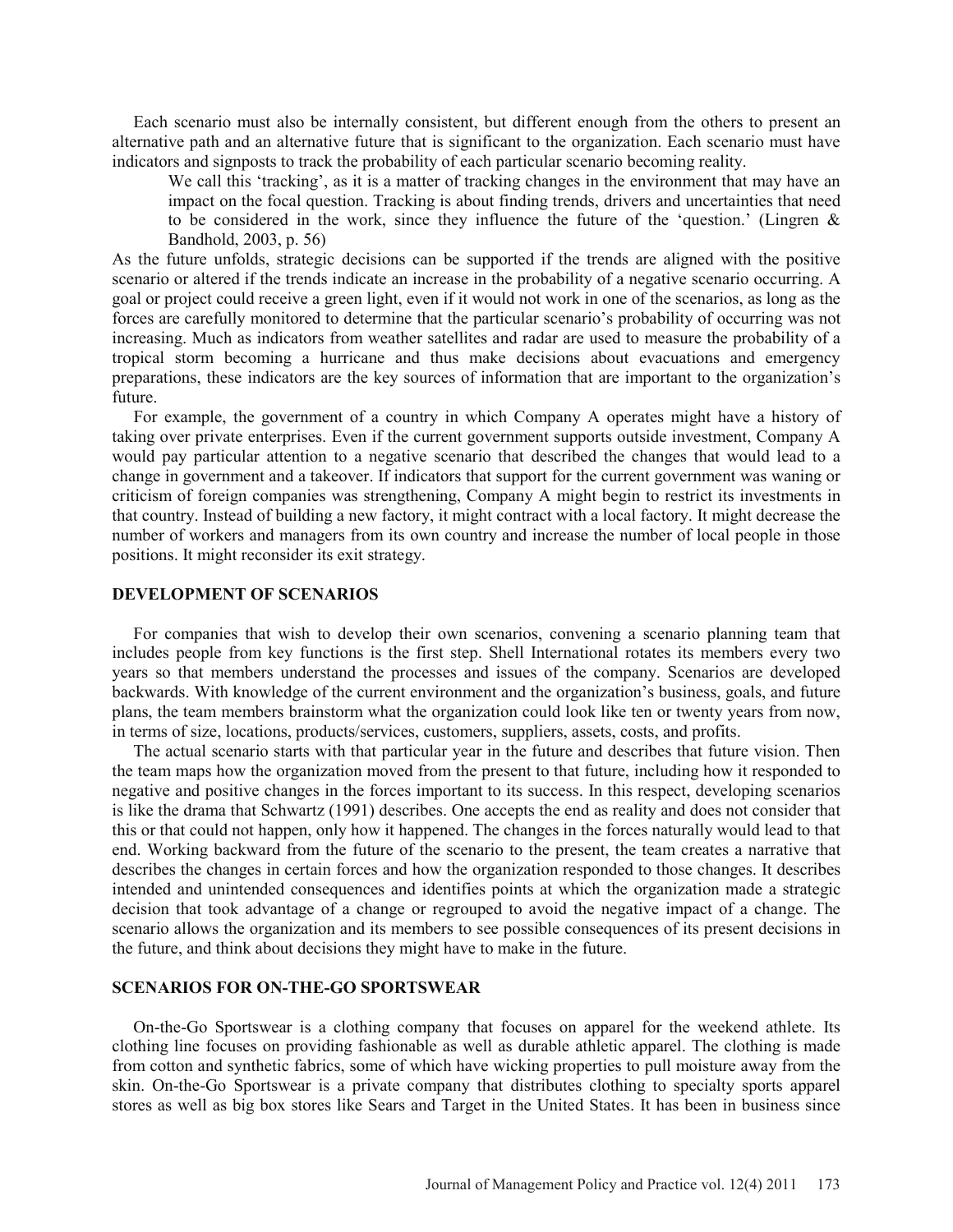1980 and met its revenue targets each year for the last twenty years. It has loyal customer groups in some sports such as tennis and golf. It outsources all manufacturing of its clothing, although design is done at its headquarters in Delaware. It has contracts with suppliers for fabric, fasteners, zippers, buttons, thread, etc.

### **Scenario 1: We Will Endure**

 It is 2025, and On-the-Go Sportswear has recovered fully from the global economic downturn that began with the U.S. housing meltdown in 2007. It is increasing the outlets for its clothing, and has added two new major specialty sports apparel stores now that the economy has recovered and people have discretionary funds to buy sport clothing. It provides new designs for the clothes for these stores twice a year. It still sells in the big box stores, but they are carrying a secondary line, which is simple and inexpensive. It still manufactures its clothing line in China, and has increased its orders each year for the past three years, although it is waiting before it adds another manufacturer. Although there were lean times, it avoided bankruptcy because it was able to scale back its production.

 Back in 2008, the United States injected money into its financial systems to avoid an economic meltdown, but the global effects continued to spread as banks in other countries dealt with decreasing assets and increasing bad debt. Although a depression never materialized in any country, the United States did endure years of recession where jobs were scarce and people had less and less money to spend on new clothes, particularly for special sports apparel. On-the-Go Sportswear was forced to limit distribution only to big box stores since many specialty stores were delinquent in paying bills and some filed for bankruptcy. In 2010, China, the source of cheap labor and materials, battled outrage of its citizens about lack of regulation about problems ranging from poorly built schools that collapsed in earthquakes to tainted milk to unsafe work environments, such as those found at Foxconn's complex where employees were jumping to their deaths. The resulting regulations on safety and work hours implemented saw many manufacturers move to other Asian countries, like Vietnam and Cambodia, as the price of the regulation increased the price of the products, which businesses in the recovering developed countries said they could not afford.

 In 2011, On-the-Go Sportswear's main contractors moved their operations to Laos and were able to find local suppliers for fabric and other necessary components needed, from buttons to laces. The price was higher, but since On-the-Go Sportswear had scaled back its volume and its product offerings during the downturn, it was able to continue to show a profit. Unfortunately, the influx of Chinese manufacturers to the counties created a backlash from local workers who felt they were being treated poorly, especially when compared to their counterparts in China. The Laotian government had not been stable for years, and its answer to the unrest was to implement its own regulations and impose a tax on foreign manufacturers. Prices slowly increased and even though the U.S. economy was improving, the big box stores were unwilling to handle sports apparel at the prices On-the-Go Sportswear needed to charge. It changed its model to providing clothing that was timeless, simple, and had no special decorations for the big box stores to keep the price low. It began looking for local specialty stores to develop the designer market, but it was a slow process.

 In 2014, with instability again on the rise in Laos, On-the-Go Sportswear was forced to find new manufacturers in Vietnam, but there were problems with quality, and consumers, who were just beginning to enjoy a growing economy, complained. Clothing was returned for missing fasteners, seams that unraveled, dyes that faded, and fabric that shrunk. Significant market share was lost. Trips to the manufacturers did not correct the problems.

 In 2017, On-the-Go Sportswear returned to China to find manufacturers, and although the price of the finished goods was higher, the quality of both the materials and the workmanship was good. It was able to expand its distribution channels to more specialty stores where customers appreciated the new designs and quality work. It sponsored two marathons and saw a boost in sales.

 By 2025, the higher prices have been accepted by the market since the economy has improved, and On-the-Go Sportswear appears to be turning the corner to sound profitability again.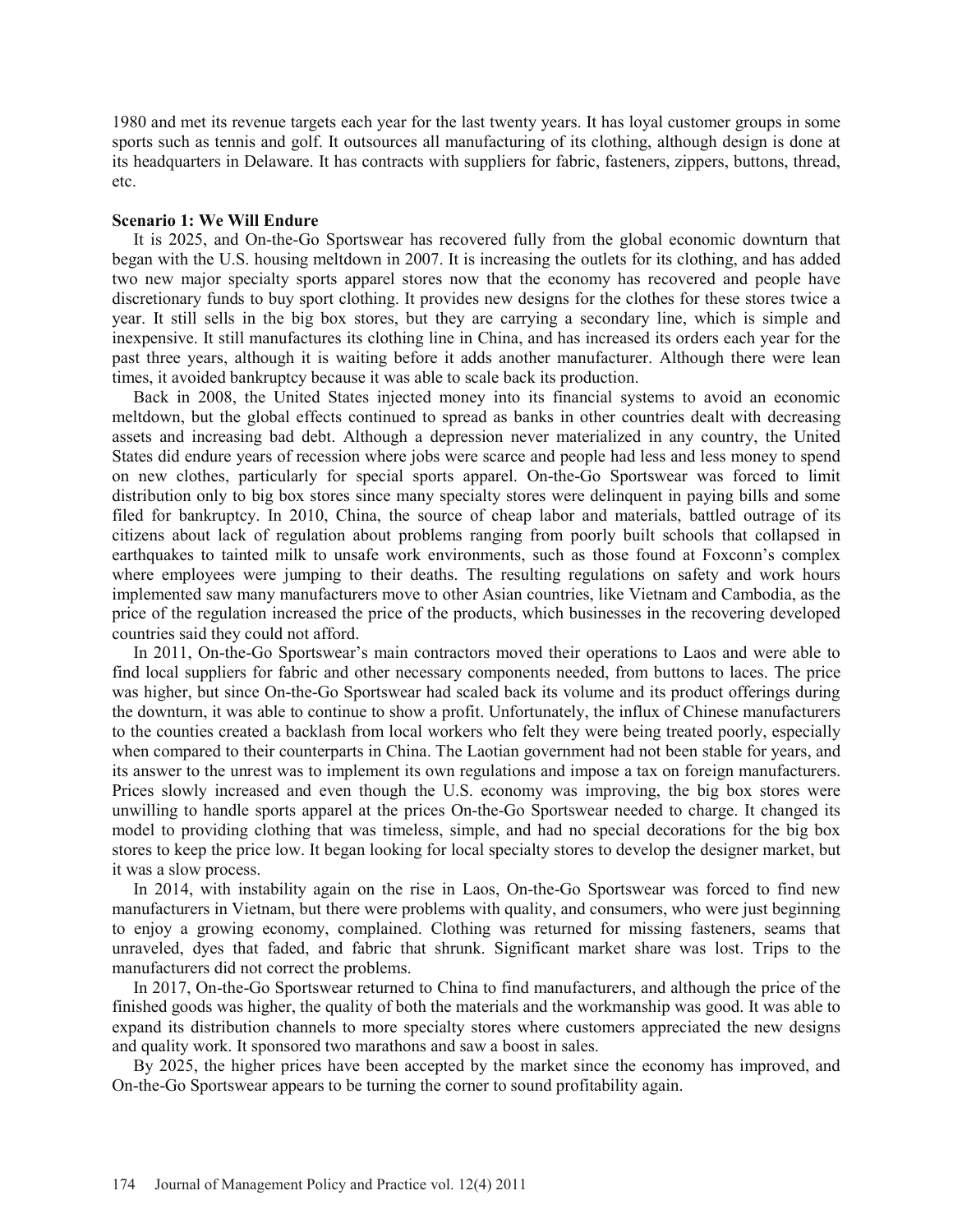#### **Scenario 2: Good Neighbors Make Good Business**

 It is 2025, and On-the-Go Sportswear is seeing light at the end of the tunnel. Its manufacturing facilities in Mexico are finally able to produce the quantity of goods at the level of quality required. The drug cartels that created chaos for citizens and businesses and that frequently stole shipments have been destroyed or have moved back to South America. The company's manufacturers are in western Mexico, which saw its economy develop quickly as manufacturers moved away from the U.S./Mexico border and the drug cartels. Mexico's economy has strengthened, and its children are attending school now that they do not have to work to help feed their families. Children are now finishing 10 or 11 years of education, and a technical institute trains people in quality manufacturing processes. Given the increased price of fuel due to shortages both from decreased supplies and increased demand from developing nations, being in Mexico has decreased the cost of transportation and allowed On-the-Go Sportswear to expand its outlets and increase its product lines. It now produces a designer line for special sports apparel stores that has new designs twice a year. During the lean years, it created a less expensive line of clothing that was durable but very simple in design. This kept manufacturing costs low, so the prices in the big box stores could be competitive. It is still producing this line and has added children's clothing to both lines. It still manufactures in the United States, but those companies only produce the designer line of clothing, because costs are inching up as the economy improves.

 By 2012, the increased costs incurred by Chinese manufacturers from the government's regulations on product safety and wages and working conditions, were passed on to their customers. Transportation costs increased as demand for oil continued to rise with the increased use for industry as well as an increase in the number of people driving automobiles in China and India. On-the-Go Sportswear was reluctant to follow its manufacturers to Laos and Cambodia because the supply chain was an unknown. As the costs in China increased, the price On-the-Go Sportswear needed to charge its customers increased as well. Since the U.S. economy had not recovered yet, and special apparel stores had been dropped due to their financial problems, On-the-Go Sportswear had to create a less expensive line of clothing that was durable but very simple in design in order to be competitive in the big box stores.

 By 2014, an increasingly narrow profit margin finally forced it to find another country in which to manufacture. It transferred production to two factories in the United States that were responding to a need for jobs for U.S. workers. The economy in the United States improved steadily, so there was a market for the products. Although labor costs were competitive, there were difficulties in finding fabric and components for the clothing in the United States and so materials had to be found elsewhere. One source was Mexico. Although On-the-Go Sportswear considered transferring production of its clothing to Mexico, the chaos caused by the drug cartels made it impossible. The drug cartels had a stranglehold on the people and the economy. The U.S. government wanted to help the Mexican government destroy the cartels lest they move into the United States, but it did not have the needed military forces, so it maintained the border fences as best it could. In order to avoid the border, ships were used to transport the supplies, but that meant long waits at ports and the increasing price of oil added more shipping cost to the price of goods. On-the-Go Sportswear had to transport some items from China until it finally found sources in Guatemala, although shipping was also a problem because there were few reliable shipping firms; orders were late or they were the wrong items and the manufacturer and the shipper blamed each other.

 In 2015, Americans who lived near the interstate highways were successful in forcing Congress to rescind the NAFTA agreement allowing trucks from Mexico to use U.S. highways. Each year the number of fatal crashes on U.S. interstates traced to Mexican trucks had increased. With additional trucks on the road, there were more drivers who did not understand signage, and this was also causing accidents. When a trucking company was shut down, it simply opened with another name and the same trucks. The new rule required all goods to be transferred from Mexican to American trucks at the border. The media discovered that the trucks involved in the crashes did not meet standards and were never inspected at the border because of the drug cartel violence. Mexico realized that it had to do something drastic about the drug cartels. The old method of allowing the cartels to control parts of the country and provide jobs, 'policing', and tax revenue, no longer worked when the cartels were at war with each other for control.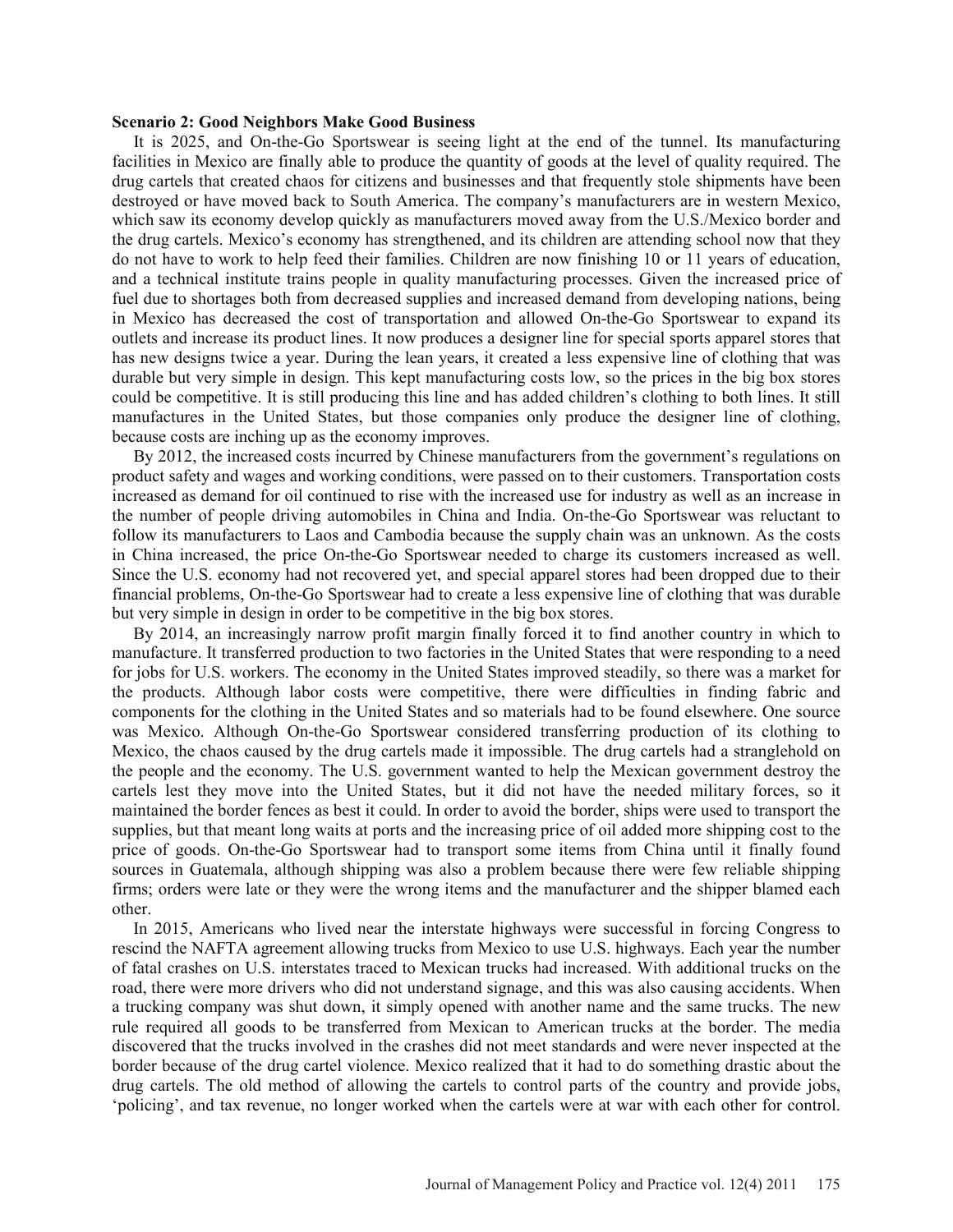Mexico asked the United States to use its drone planes to help destroy the cartels. By this time the Mexican people were so angry with their own government, they accepted this incursion.

 By 2016, the cartels had been destroyed or moved to other countries. On-the-Go Sportswear found that Western Mexico, which had been the destination for manufacturers when moved away from the U.S./Mexico border and the drug cartels, was developing its economy quickly. It found two factories that could produce its apparel, while it still bought supplies from Guatemala. The increase in demand for factory workers was good for Mexico, but it was difficult to keep good workers when they were offered better pay by a competitor.

 In 2020, On-the-Go Sportswear decided to take a partner who was a citizen of Mexico and built its own factory in Mexico. There were now manufacturers who made the fabric and components in Mexico, so it was able to control the quality of the components and the end products. This helped stabilize the employee churn. On-the-Go Sportswear also turned to a business degree program at a nearby university to find local managers who wished to stay in the area and work. One supplier relocated to be near the new factory.

 As 2025 closes, stability has helped the company increase its productivity, which has given it the resources to expand and add new equipment. Demand for the products in the United States is picking up and On-the-Go Sportswear is hopeful that it will continue to thrive.

#### **Scenario 3: Go East**

 It is 2025, and On-the-Go Sportswear is a robust and healthy company with revenues it did not dream of even ten years ago. It is still an American company that manufactures its line of clothing in China and still sells to U.S. consumers, but now most of its profits come from the Chinese market.

 There was a concern in 2010 that it would have to leave China and find another source for its manufactured goods. In 2009, the good feelings from a successful summer Olympics had given rise to dissatisfaction with the Chinese government. Its people wanted to know why the new buildings, including schools, that were the harbinger of prosperity, had been so poorly made they collapsed in the earthquake of 2007. They were angry about tainted milk that sickened their children. The government responded with new regulations about product safety, worker safety, and security. Many Chinese manufacturers moved to other Asian countries in 2010 and 2011 to escape the costs of bringing factories into compliance and paying their workers more. Luckily the manufacturers with whom On-the-Go Sportswear had contracts with decided to stay in China because they saw a future supplying a Chinese population that had more and more discretionary money. They convinced their suppliers to stay too.

 With increasing manufacturing costs and increasing transportation costs, the years 2010-2012 were lean for the On-the-Go Sportswear. The economic meltdown of 2008 had left the United States in a recession so the American consumers were not buying much that was not necessary. The company decreased production and focused its distribution to the sports apparel stores in areas where there was an affluent population and to the big box stores.

 By 2014, the economy in China was booming. The country's focus on solar energy had decreased the demand for oil and coal, and China was building its own electric cars. Industry had grown, and China's government supported a strong research and development initiatives. The middle class was growing rapidly. An increasing percentage of the Chinese population had discretionary spending. The successful Olympic medal count in 2008 and again in 2010 spurred an interest in sports in the general population. There was a demand for the type of clothing On-the-Go Sportswear made.

 In 2016, the Chinese government was supportive of joint ventures between foreign companies and local factories in order to increase production of products needed by its increasing middle class. On-the-Go Sportswear bought part ownership in one of the factories that was manufacturing its clothing; all fabric and components were bought from Chinese manufacturers. It hired Chinese designers to design a line of clothing specifically for Chinese customers, and the company's profits took off.

 It built two more factories in 2018 and 2020. With a Chinese partner, it began selling clothing to China. Although the shipping costs are still high because of the high costs of fuel and the slow process of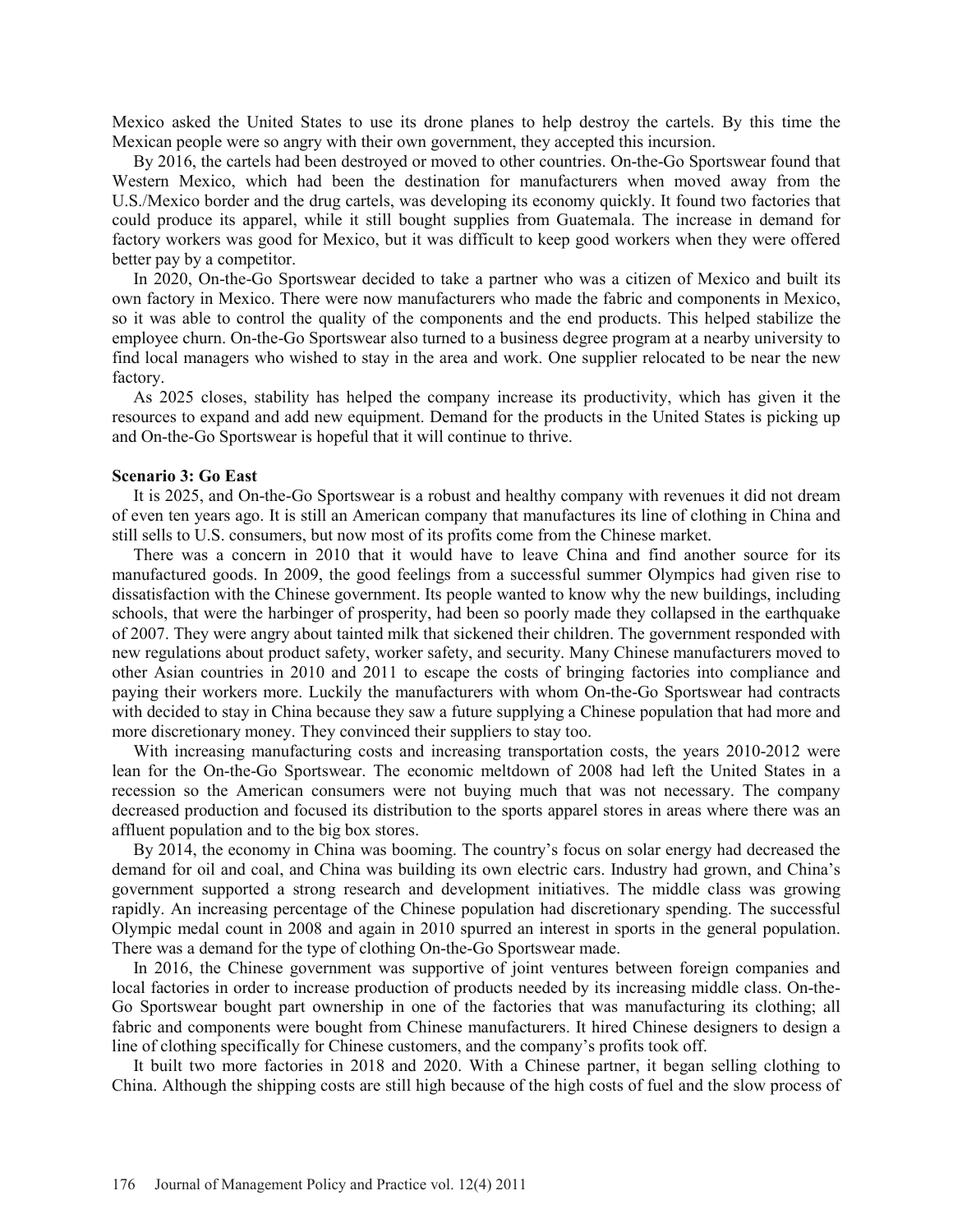bringing renewable online in the United States, the high profits from its adopted home help defray the cost of supplying the U.S. market.

 As 2025 closes, demand for its product is high both in China and in the United States. On-the-Go Sportswear is thriving.

 By tracking the regulations China is initiating in 2008, the global economic trends, the political changes in countries of interest, and the growing consumer populations in developing countries, On-the-Go Sportswear can make decisions that will help it weather economic storms and be proactive as opportunities present themselves.

# **CONCLUSION**

 Scenarios are compelling stories that describe the possible futures in which a company must compete. They help leaders consider today's strategic decisions in the light of what may happen in the future. They describe situations in which leaders can explore possible unintended consequences of their decisions as well as the intended consequences by asking "What if?" More importantly, the process of creating scenarios requires that leaders identify exactly what global and local forces are most significant to the success of their businesses. By then identifying the indicators that will demonstrate how those forces are acting, leaders can know what information and data to track in the information overload that will characterize the  $21<sup>st</sup>$  century. By tracking the indicators, leaders will know whether the probability is increasing or decreasing that a particular scenario will become reality. They can then consider what the scenarios indicated might happen and adjust their strategic decision making accordingly.

 This paper has presented three major sources for global forces and scenarios that companies can use immediately to evaluate their strategic decisions. These can help leaders who wish to establish a team to create scenarios for their companies to identify the significant forces, how those forces might change, and how those changes would affect their companies. Thus, the scenario teams do not need to start from scratch combing through data. These company scenarios can then provide an essential tool for leaders to make strategic decisions about future possibilities based on data. Thus, they can successfully confront the global business environment of the  $21^{\text{st}}$  century.

### **REFERENCES**

Bisson, P., Stephenson, E., & Viguerie, S. (2010, June). *Global forces: An introduction.* Retrieved from https://www.mckinseyquarterly.com/Strategy/Globalization/Global forces An introduction 2625?gp=1

De Geus, A. (1997). *The living company: Habits for survival in a turbulent business environment.*  Boston: Harvard Business School Press.

Eyes wide open: Embracing uncertainty through scenario planning. (2009, July 22). *Knowledge @ Wharton*. Retrieved from http://knowledge.wharton.upenn.edu/article.cfm?articleid=2298

Global Reporting Initiative. (2009). *GRI reports list.* Retrieved from http://www.globalreporting.org/GRIReports/GRIReportsList/

Hammond, A.L. (1998). *Which world? Scenarios for the 21<sup>st</sup> century: Global destinies, regional choices.* Washington, DC: Island Press/Shearwater Books.

How companies act on global trends: A McKinsey global survey. (2008, April). *The McKinsey Quarterly: The Online Journal of McKinsey and Co*. Retrieved from http://www.mckinseyquarterly.com/aticle\_page.aspx?L2=39&L3=29&ar=1741